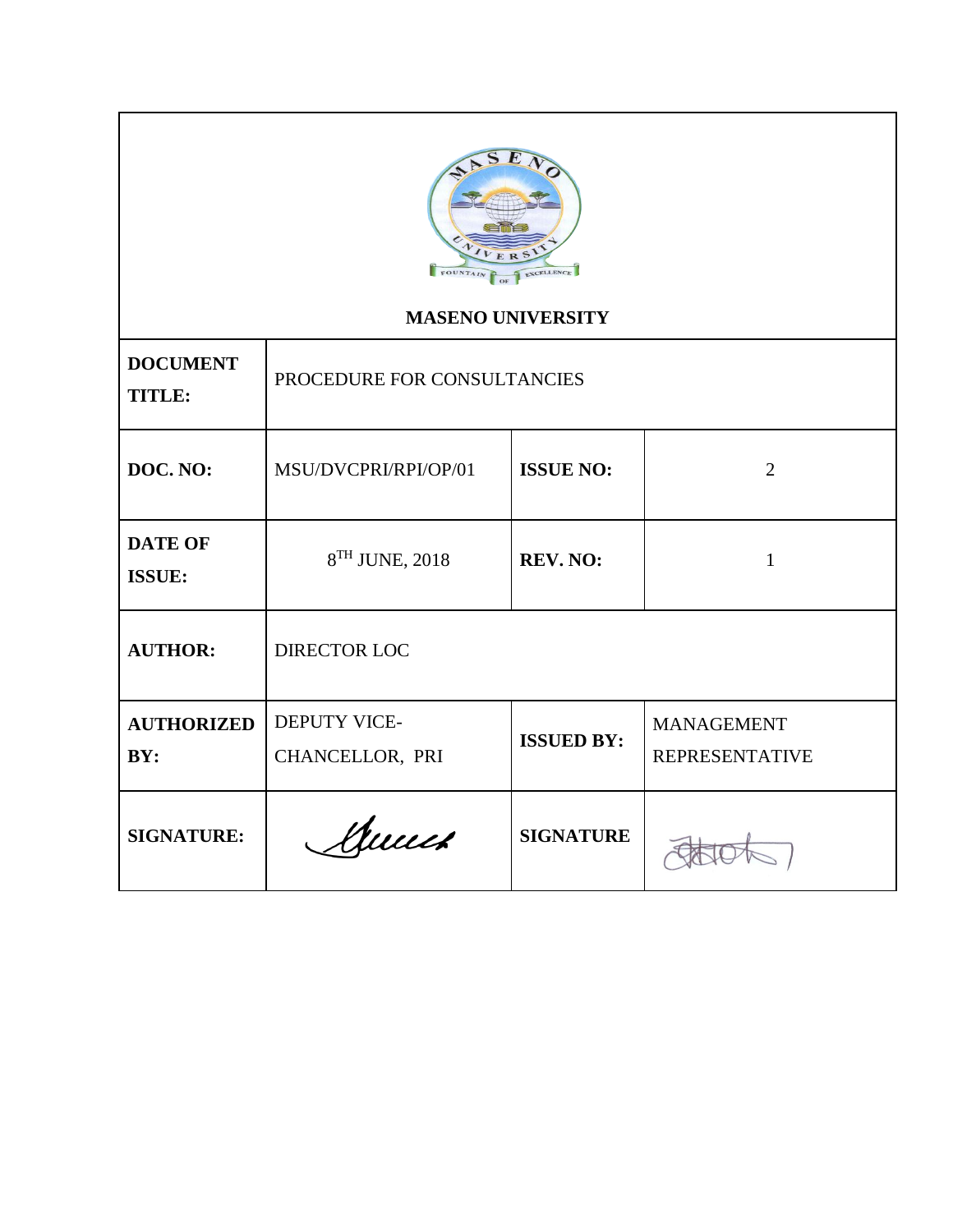| <b>DOCUMENT</b>      |                             |                  |  |
|----------------------|-----------------------------|------------------|--|
| I TITLE:             | PROCEDURE FOR CONSULTANCIES |                  |  |
| DOC. NO:             | MSU/PRI/ LOC/OP/01          | <b>ISSUE NO:</b> |  |
| <b>DATE OF ISSUE</b> | $8TH$ JUNE, 2018            | <b>REV. NO:</b>  |  |

## **0.1 DOCUMENT CHANGES**

| #  | <b>Date</b>                                       |                | <b>Details of Change</b>                                                                       | <b>Authorization</b> |
|----|---------------------------------------------------|----------------|------------------------------------------------------------------------------------------------|----------------------|
|    | $(dd{\text{-}\!\!\,\text{mm-}}\text{\small{yy}})$ | Page           | Clause/sub clause                                                                              | Title                |
| 1. | 08/06/2018                                        | $\mathbf{1}$   | Inclusion of Author, Title and issuance by<br>MR on cover page                                 | <b>DVC PRI</b>       |
| 2. | 08/06/2018                                        | $\overline{2}$ | Clause 0.2 reviewed to state the procedure<br>shall be available on the University<br>website  | <b>DVC PRI</b>       |
| 3. | 08/06/2018                                        | $\overline{2}$ | 0.1 Inclusion of page and title columns in<br>document change table                            | <b>DVC PRI</b>       |
| 4. | 08/06/2018                                        | $2 - 4$        | Rearrangement of clauses as a result of<br>omission of title that was previously<br>clause 1.0 | <b>DVC PRI</b>       |
| 5. | 08/06/2018                                        | 3              | 1.0 omission of title.                                                                         | <b>DVC PRI</b>       |
| 6. | 08/06/2018                                        | 3              | 3.1 and 3.5 Reference to ISO 9001:2015<br>Standard and MSU/VC/MR/OP/01                         | <b>DVC PRI</b>       |
| 7. | 08/06/2018                                        | $\overline{3}$ | Omission of title hence purpose becomes<br>clause 1                                            | <b>DVC PRI</b>       |
| 8. | 8/6/2018                                          | <b>ALL</b>     | Change of font type and size                                                                   | <b>DVC PRI</b>       |

### **0.2 DOCUMENT DISTRIBUTION**

Documents shall be available on the Maseno University website for authorized users.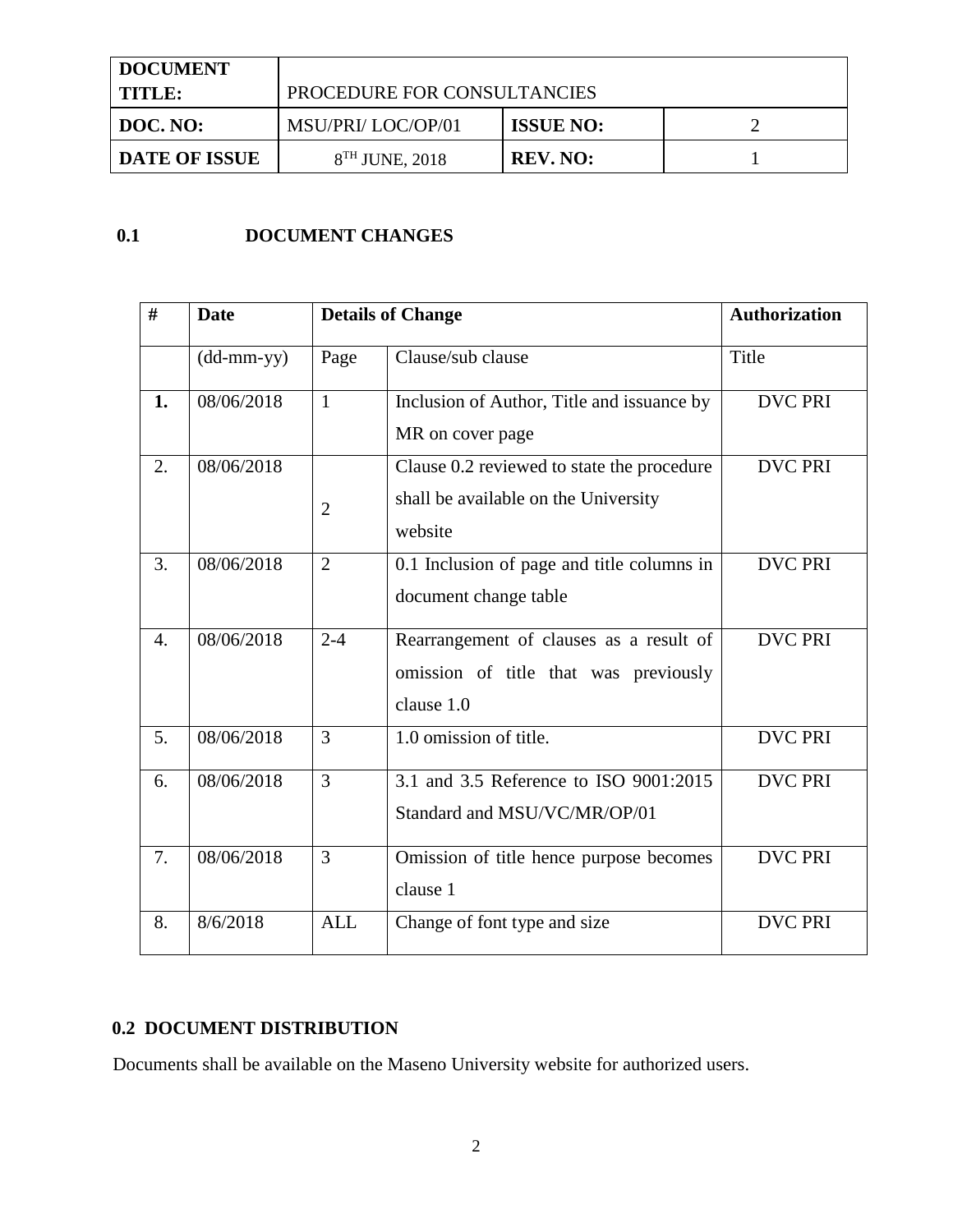| <b>DOCUMENT</b>      |                             |                  |  |
|----------------------|-----------------------------|------------------|--|
| I TITLE:             | PROCEDURE FOR CONSULTANCIES |                  |  |
| DOC. NO:             | MSU/PRI/LOC/OP/01           | <b>ISSUE NO:</b> |  |
| <b>DATE OF ISSUE</b> | 8 <sup>TH</sup> JUNE, 2018  | REV. NO:         |  |

#### **1.0 PURPOSE:**

To ensure that consultancies are conducted professionally and in accordance with the rules and regulations of the University.

#### **2.0 SCOPE:**

This procedure covers the identification, documentation and approval, conduct and reporting of consultancies.

#### **3.0 REFERENCES:**

- 3.1 ISO 9001-2015: Quality Management System requirement.
- 3.2 Maseno University Quality manual
- 3.3 MSU Consultancy Policy
- 3.4 University Strategic Plan
- 3.5 MSU/VC/MR/OP/01

#### **4.0 TERMS AND DEFINITION / ABBREVIATIONS**

- 4.1 **Proposal** -Statement of area of research interest and methodology
- 4.2 **Ethics Committee** Committee that considers ethical issues in Research proposal.
- 4.3 **Principal Investigator**  the main researcher
- 4.4 **LOC**  Linkages, Outreach and Consultancies

#### **5. 0 RESPONSIBILITIES**

Director LOC shall be responsible for the effective implementation of this procedure.